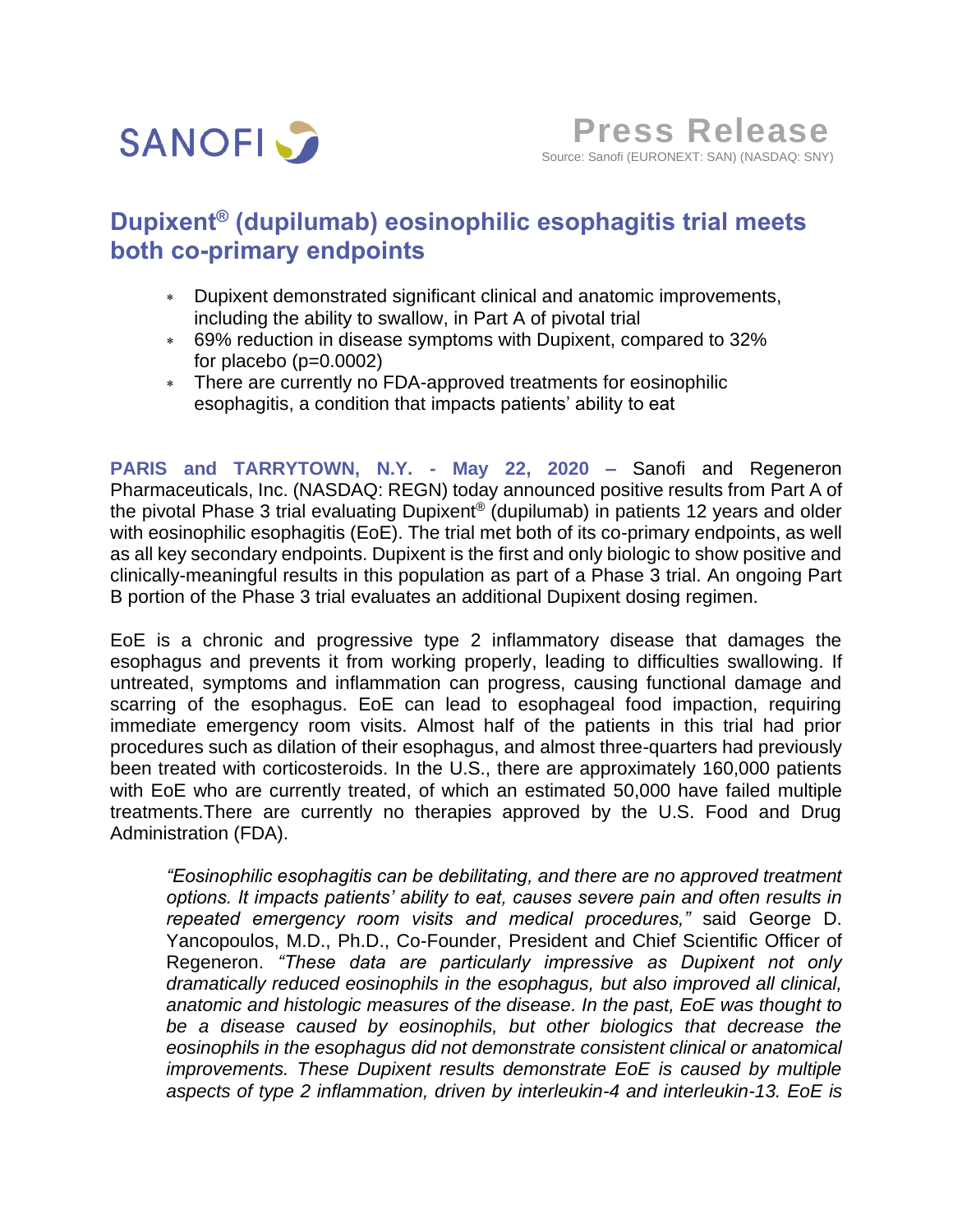*the fourth atopic or type 2 inflammatory disease in which Dupixent has pivotal data demonstrating significant efficacy."*'

*"These data demonstrate Dupixent's potential to continue to address treatment gaps across the spectrum of type 2 inflammatory diseases as common as asthma and as rare as eosinophilic esophagitis,"* said John Reed, M.D, Ph.D, Global Head of Research and Development at Sanofi. *"For the first time in a Phase 3 trial, patients reported an improvement in their ability to swallow food. For patients with eosinophilic esophagitis who are living with restricted diets and, in some cases, repeated hospital interventions, these findings are encouraging."*

Part A of the trial enrolled 81 patients (42 with Dupixent, 39 with placebo) aged 12 years and older with EoE, as determined by histological and patient-reported measures. The coprimary endpoints assessed the change from baseline in the Dysphagia Symptom Questionnaire (DSQ), a patient-reported measure of difficulty swallowing, and the proportion of patients achieving peak esophageal intraepithelial eosinophil count of ≤6 eos/hpf, a measure of an esophageal inflammation, at 24 weeks.

Patients treated with Dupixent 300 mg weekly experienced the following changes by week 24 from baseline:

- 69% reduction in disease symptoms compared to 32% for placebo (p=0.0002). Disease symptoms were measured by the DSQ scale, where patients experienced a 21.92 point improvement with Dupixent compared to a 9.60 point improvement for placebo, on a 0-84 scale (p=0.0004), the co-primary endpoint; baseline DSQ scores were approximately 34 points.
- 60% reduction in their esophageal eosinophilic count to a normal range compared to 5% for placebo (p<0.0001), the co-primary endpoint. This was measured by the proportion of patients who achieved a peak esophageal intraepithelial eosinophil count of ≤6 eos/hpf (a normal range); mean baseline peak levels were 89 eos/hpf.
- 39% reduction in abnormal endoscopic findings, compared to 0.6% worsening for placebo. This was measured by the EoE Endoscopic Reference Score (EoE-EREFS), where patients experienced a 3.2 point reduction with Dupixent compared to a 0.3 point reduction for placebo (p<0.0001).

The trial demonstrated similar safety results to the known safety profile of Dupixent in its approved indications. For the 24-week treatment period, overall rates of adverse events were 86% for Dupixent and 82% for placebo. Adverse events that were more commonly observed with Dupixent included injection site reactions (n=15 for Dupixent and n=12 for placebo) and upper respiratory-tract infections (n=11 for Dupixent and n=6 for placebo). There was one treatment discontinuation in the Dupixent group due to arthralgia.

Detailed results from this trial will be presented at an upcoming medical meeting. Dupixent received Orphan Drug Designation from the FDA in 2017 for the potential treatment of EoE. This status is given to investigational medicines intended for the safe and effective treatment of rare diseases that affect fewer than 200,000 people in the U.S. The potential use of Dupixent in eosinophilic esophagitis is currently under clinical development, and the safety and efficacy have not been evaluated by any regulatory authority.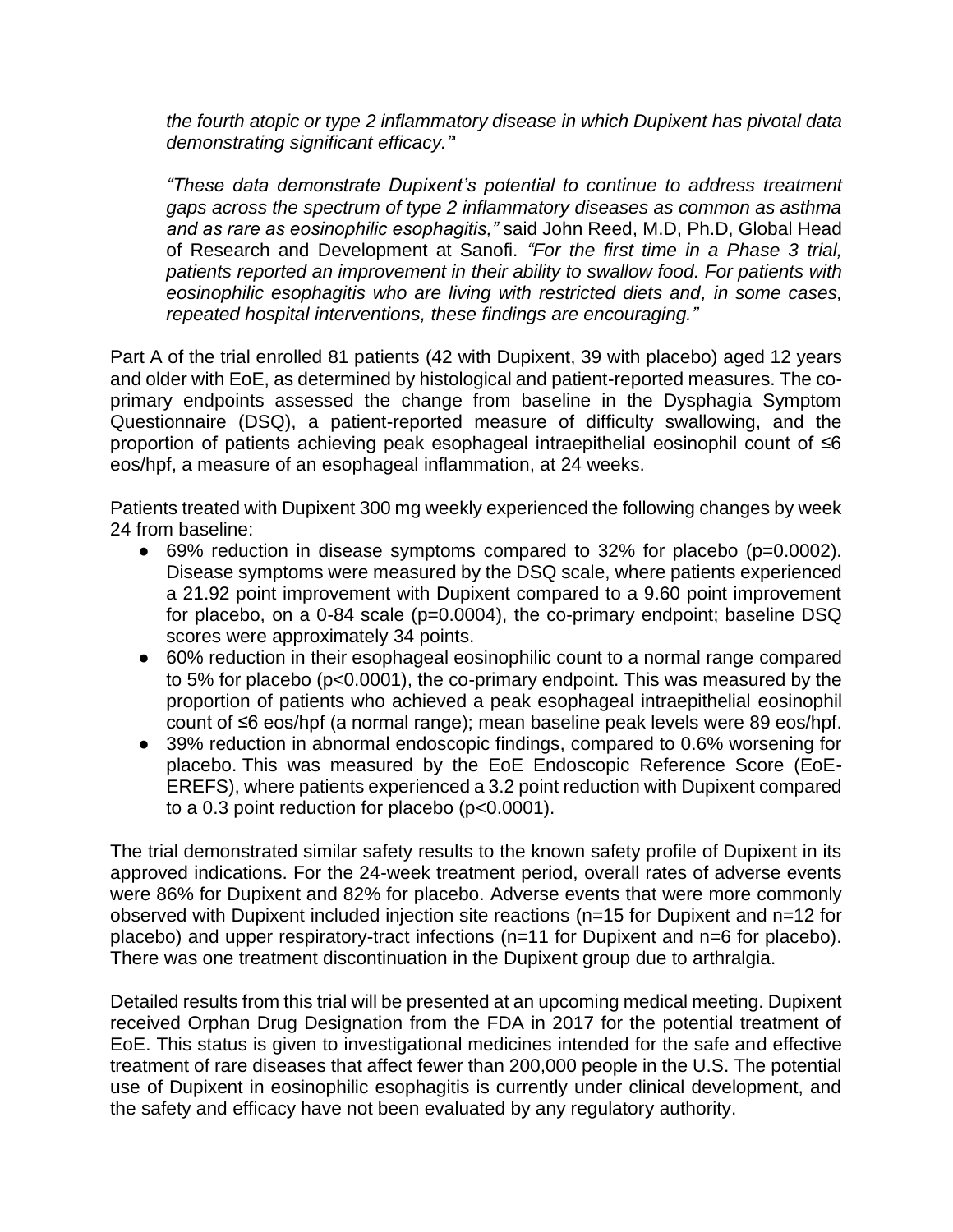Dupixent is a fully-human monoclonal antibody that inhibits the signaling of the interleukin-4 (IL-4) and interleukin-13 (IL-13) proteins. Data from Dupixent clinical trials have shown that IL-4 and IL-13 are key drivers of the type 2 inflammation that plays a major role in atopic dermatitis, asthma, chronic rhinosinusitis with nasal polyposis and eosinophilic esophagitis.

## **About the Dupixent Eosinophilic Esophagitis Trial**

The Phase 3, randomized, double-blind, placebo-controlled trial evaluated the efficacy and safety of Dupixent in adolescents and adults with eosinophilic esophagitis. Part A of the trial enrolled 81 patients aged 12 years and older with eosinophilic esophagitis, as determined by histological and patient-reported measures. In total, 85% of these patients suffered from at least one concurrent atopic condition such as allergic rhinitis, food allergy and asthma. Patients received weekly subcutaneous injections of Dupixent 300 mg or placebo for the 24-week treatment period.

The trial is ongoing, with additional patients enrolling in Part B as well as patients continuing in a 28-week extended active treatment period (Part C).

## **Dupilumab Development Program**

In addition to the currently approved indications, Sanofi and Regeneron are also studying dupilumab in a broad range of clinical development programs for diseases driven by allergic and other type 2 inflammation, including pediatric asthma (6 to 11 years of age, Phase 3), pediatric atopic dermatitis (6 months to 5 years of age, Phase 2/3), chronic obstructive pulmonary disease (Phase 3), bullous pemphigoid (Phase 3), prurigo nodularis (Phase 3), chronic spontaneous urticaria (Phase 3), and food and environmental allergies (Phase 2). These potential uses are investigational, and the safety and efficacy have not been evaluated by any regulatory authority. Dupilumab is being jointly developed by Sanofi and Regeneron under a global collaboration agreement.

## **About Regeneron**

Regeneron (NASDAQ: REGN) is a leading biotechnology company that invents life-transforming medicines for people with serious diseases. Founded and led for over 30 years by physician-scientists, our unique ability to repeatedly and consistently translate science into medicine has led to seven FDA-approved treatments and numerous product candidates in development, all of which were homegrown in our laboratories. Our medicines and pipeline are designed to help patients with eye diseases, allergic and inflammatory diseases, cancer, cardiovascular and metabolic diseases, pain, infectious diseases and rare diseases.

Regeneron is accelerating and improving the traditional drug development process through our proprietary *VelociSuite*® technologies, such as *VelocImmune*®, which uses unique genetically-humanized mice to produce optimized fully-human antibodies and bispecific antibodies, and through ambitious research initiatives such as the Regeneron Genetics Center, which is conducting one of the largest genetics sequencing efforts in the world.

For additional information about the company, please visit www.regeneron.com or follow @Regeneron on Twitter.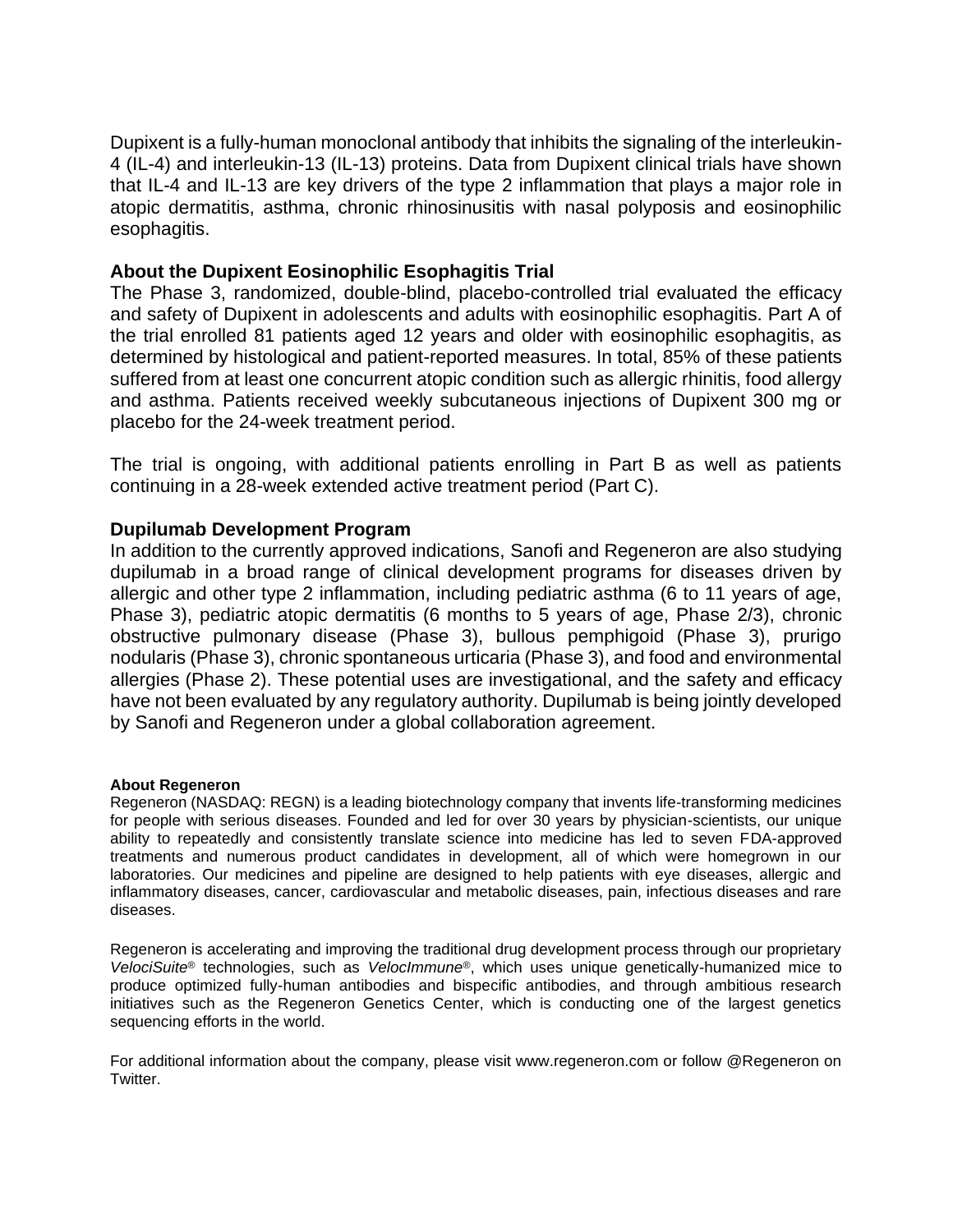### **About Sanofi**

Sanofi is dedicated to supporting people through their health challenges. We are a global biopharmaceutical company focused on human health. We prevent illness with vaccines, provide innovative treatments to fight pain and ease suffering. We stand by the few who suffer from rare diseases and the millions with long-term chronic conditions.

With more than 100,000 people in 100 countries, Sanofi is transforming scientific innovation into healthcare solutions around the globe.

Sanofi, Empowering Life

**Sanofi Media Relations**  Ashleigh Koss Tel: +1 (908) 981-8745 [Ashleigh.Koss@sanofi.com](mailto:Ashleigh.Koss@sanofi.com)

#### **Regeneron Media Relations**

Sharon Chen Tel: +1 (914) 847-1546 [Sharon.Chen@regeneron.com](mailto:Hannah.Kwagh@regeneron.com)

#### *Sanofi Forward-Looking Statements*

**Sanofi Investor Relations**  Felix Lauscher Tel.: +33 (0)1 53 77 45 45 [ir@sanofi.com](mailto:ir@sanofi.com)

**Regeneron Investor Relations**

Mark Hudson Tel: +1 (914) 847-3482 Mark.Hudson@regeneron.com

*This press release contains forward-looking statements as defined in the Private Securities Litigation Reform Act of 1995, as amended. Forward-looking statements are statements that are not historical facts. These statements include projections and estimates regarding the marketing and other potential of the product, or regarding potential future revenues from the product. Forward-looking statements are generally identified by the words "expects", "anticipates", "believes", "intends", "estimates", "plans" and similar expressions. Although Sanofi's management believes that the expectations reflected in such forward-looking statements are reasonable, investors are cautioned that forward-looking information and statements are subject to various risks and uncertainties, many of which are difficult to predict and generally beyond the control of Sanofi, that could cause actual results and developments to differ materially from those expressed in, or implied or projected by, the forward-looking information and statements. These risks and uncertainties include among other things, unexpected regulatory actions or delays, or government regulation generally, that could affect the availability or commercial potential of the product, the fact that product may not be commercially successful, the uncertainties inherent in research and development, including future clinical data and analysis of existing clinical data relating to the product, including post marketing, unexpected safety, quality or manufacturing issues, competition in general, risks associated with intellectual property and any related future litigation and the ultimate outcome of such litigation, and volatile economic and market conditions, and the impact that COVID-19 will have on us, our customers, suppliers, vendors, and other business partners, and the financial condition of any one of them, as well as on our employees and on the global economy as a whole. Any material effect of COVID-19 on any of the foregoing could also adversely impact us. This situation is changing rapidly and additional impacts may arise of which we are not currently aware and may exacerbate other previously identified risks. The risks and uncertainties also include the uncertainties discussed or identified in the public filings with the SEC and the AMF made by Sanofi, including those listed under "Risk Factors" and "Cautionary Statement Regarding Forward-Looking Statements" in Sanofi's annual report on Form 20-F for the year ended December 31, 2019. Other than as required by applicable law, Sanofi does not undertake any obligation to update or revise any forward-looking information or statements.*

#### *Regeneron Forward-Looking Statements and Use of Digital Media*

*This press release includes forward-looking statements that involve risks and uncertainties relating to future events and the future performance of Regeneron Pharmaceuticals, Inc. ("Regeneron" or the "Company"), and actual events or results may differ materially from these forward-looking statements. Words such as "anticipate," "expect," "intend," "plan," "believe," "seek," "estimate," variations of such words, and similar expressions are intended to identify such forward-looking statements, although not all forward-looking statements contain these identifying words. These statements concern, and these risks and uncertainties include, among others, the impact of SARS-CoV-2 (the virus that has caused the COVID-19 pandemic) on Regeneron's business and its employees, collaborators, suppliers, and other third parties on which Regeneron relies, Regeneron's and its collaborators' ability to continue to conduct research and clinical programs, Regeneron's ability to manage its supply chain, net product sales of products marketed by Regeneron and/or its collaborators (collectively, "Regeneron's Products"), and the global economy; the nature, timing, and possible success and therapeutic applications of Regeneron's Products and Regeneron's product candidates and research and clinical programs now underway or planned, including without limitation Dupixent® (dupilumab) in patients 12 years and older with eosinophilic esophagitis; uncertainty of market acceptance and commercial success of Regeneron's Products and product candidates and the impact of studies (whether conducted by*